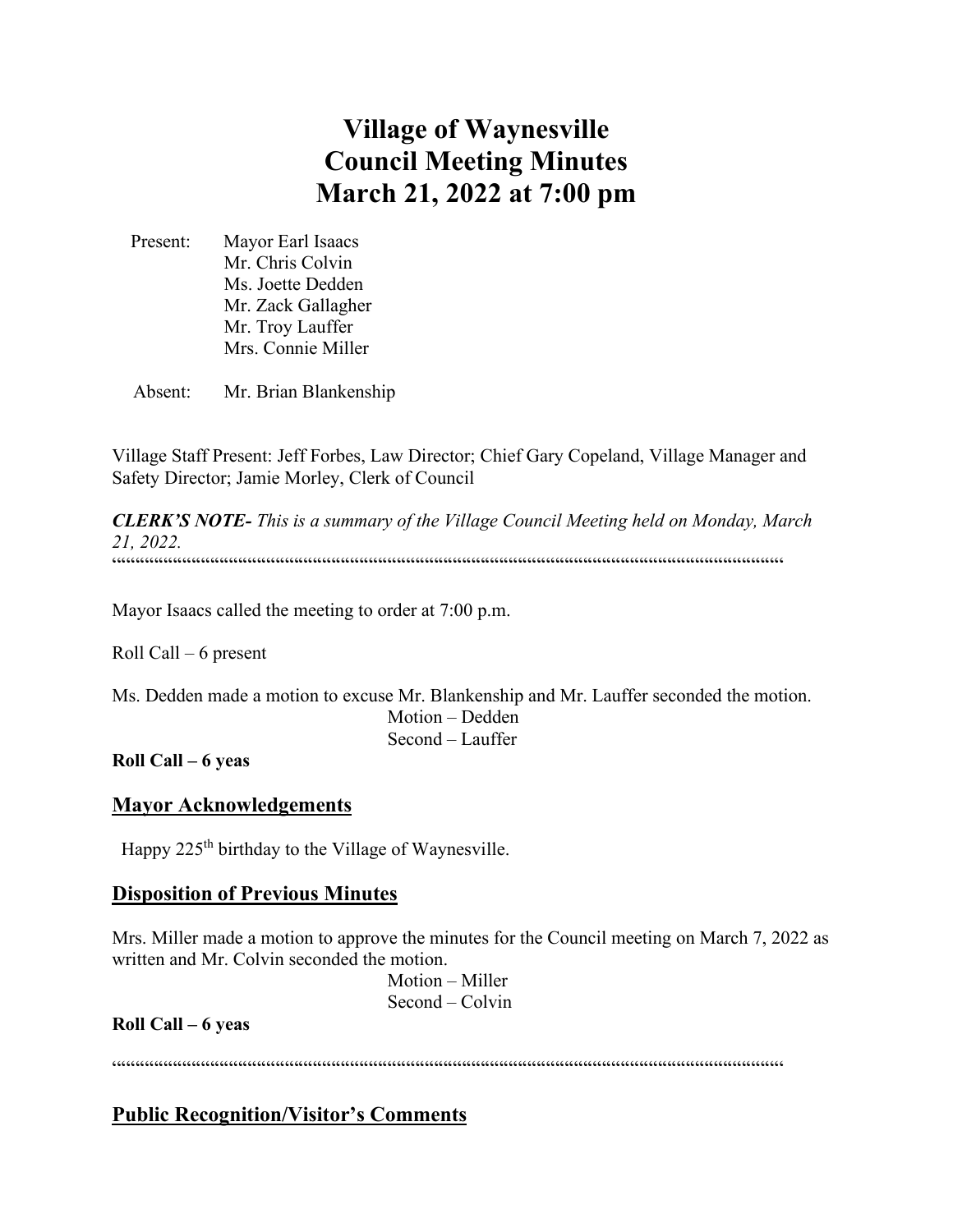Warren County Sheriff, Larry Simms, addressed Council and provided them with a copy of the 2021 annual report. He stated that the administrative side moved to the new County Jail the first week of August and the inmates were moved the following week. There are still a few kinks and finishing touches that need to be done. Otherwise, the building is very nice, and the number of beds increased from 280 to 499. The current holding average is between 290 and 300.

Sheriff Simms also spoke briefly on the Constitutional Carry Bill that was recently signed into law and will go into effect on June  $13<sup>th</sup>$ . He wanted to remind everyone that the laws for concealed carry are still in place. He also stated that he does not anticipate any issues with the change to a constitutional carry.

Council thanked Sheriff Simms for attending tonight's meeting.

 Major Steve Arrasmith, Warren County Drug Task Force, presented Council with a year-end review. He thanked Council and the community for their support. Major Arrasmith explained that the funding for the Task Force is mainly comprised of grants and municipality contributions. The Task Force serves all of Warren County and the City of Wilmington. This area is a major pipeline for drug traffickers being between Dayton and Cincinnati. The Warren County Drug Task Force has been a member of HIDTA since 2004 that allows local, state, and federal staff to communicate and share information. Last year, Warren County Task Force had 609 cases, 331 arrests, and 1501 traffic stops. Methamphetamine and fentanyl are the main drugs being seen in the area. Major Arrasmith stated that it has been increasingly challenging to maintain funding for the Task Force; Community support makes up 30% of the funding.

Chief Copeland stated that Major Arrasmith and his staff have always been helpful and always respond to calls for help from the Village. He also suggested that the Council consider increasing the Village's yearly contribution as several municipalities donate an actual police officer, however, Waynesville does not have those resources.

Mr. Gallagher commended Major Arrasmith and his staff for the tremendous job they are doing. He pointed out that the Warren County Task Force ranked 3<sup>rd</sup> in all the counties for the most prescription drug seizures,  $10^{th}$  for fentanyl seizures, and  $13^{th}$  for methamphetamine seizures.

Mr. Lauffer asked how things have changed over the years pertaining to drug trafficking. Major Arrasmith responded that drug traffickers are becoming savvier and finding loopholes. They will use rental cars and even Ubers to distribute drugs. This has made it more difficult to identify drug traffickers because the car keeps changing and has hurt the budget because forfeitures used to make up a larger portion.

Mr. Colvin asked if drug traffickers were using cryptocurrency. Major Arrasmith said yes, they have run into some cases with Crypto. Mr. Colvin also asked if the Drug Task Force has seen human trafficking cases. Major Arrasmith stated that there is not too much human trafficking in Warren County, as that is seen more around the 275 loop and closer to highways. But drug and human trafficking are closely linked.

Council thanked Major Arrasmith for his time and service.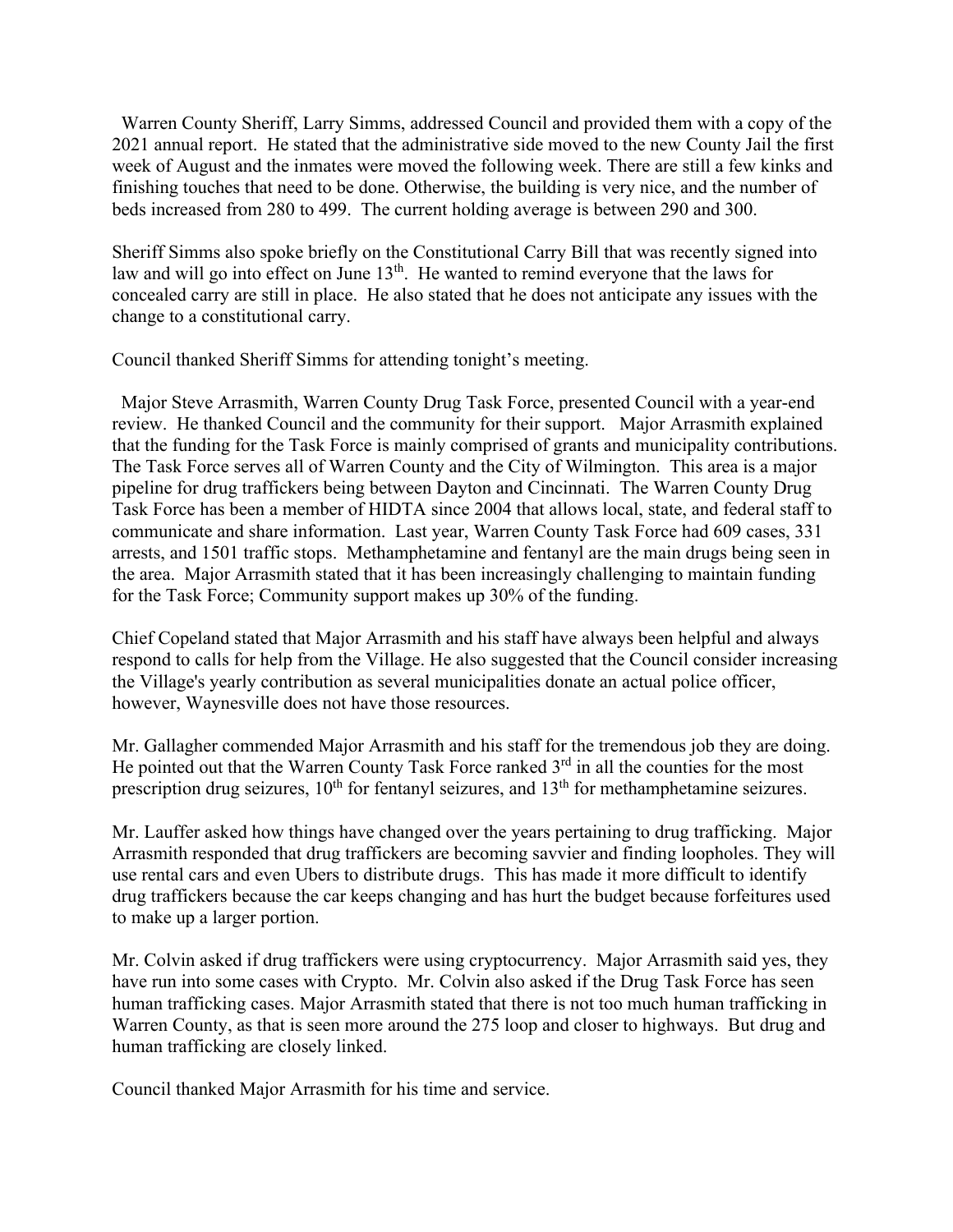$\label{prop:main} \hspace{1.5cm} \hspace{1.5cm} \hspace{1.5cm} \hspace{1.5cm} \hspace{1.5cm} \hspace{1.5cm} \hspace{1.5cm} \hspace{1.5cm} \hspace{1.5cm} \hspace{1.5cm} \hspace{1.5cm} \hspace{1.5cm} \hspace{1.5cm} \hspace{1.5cm} \hspace{1.5cm} \hspace{1.5cm} \hspace{1.5cm} \hspace{1.5cm} \hspace{1.5cm} \hspace{1.5cm} \hspace{1.5cm} \hspace{1.5cm} \hspace{1.5cm} \hspace{1.$ 

# **Old Business**

None

 $\hspace{1.5em} {\color{blue}{{\color{blue}{{\color{blue}{{\color{blue}{{\color{blue}{{\color{blue}{{\color{blue}{{\color{blue}{{\color{blue}{{\color{blue}{{\color{blue}{{\color{blue}{{\color{blue}{{\color{blue}{{\color{blue}{{\color{blue}{{\color{blue}{{\color{blue}{{\color{blue}{{\color{blue}{{\color{blue}{{\color{blue}{{\color{blue}{{\color{blue}{{\color{blue}{{\color{blue}{{\color{blue}{{\color{blue}{{\color{blue}{{\color{blue}{{\color{blue}{{\color{blue}{{\color{blue}{{\color{blue}{{\color{blue}{{\$ 

# **Reports**

# **Finance**

 The Finance Committee will meet this Thursday, March 24, 2022 at 5:00 p.m. in the small conference room at the Government Center. The public is welcome to join.

# **Public Works Report**

 Public Works met this evening and discussed the lampposts along Main Street and whether to refurbish or replace them. The next meeting will be on April 4, 2022 at 6:00 p.m. and the public is encouraged to attend.

### **Special Committee Reports**

None

# **Village Manager Report**

- The new Village website will be launching tomorrow.
- Attended a meeting as a representative for the Village for the One Ohio MOU opiate lawsuit. 30% of the funds are going to local municipalities and the meeting was to discuss the best way to use these funds.
- HEAP of Warren County Community Services contacted the Village to help spread the word about their services to help Warren County residents with utility bills. Aid is based on income.
- Discussed the possibility of purchasing new lampposts along Main Street at the last Public Works meeting. I was asked to research the possibility of refurbishing the current lampposts. A quote has been provided for both the lampposts and street signs to be refurbished for \$12,944. You can visit Springboro and see their poles that were recently refurbished by this company.
- Street Department went out last week and filled potholes. They will be out soon to do it again.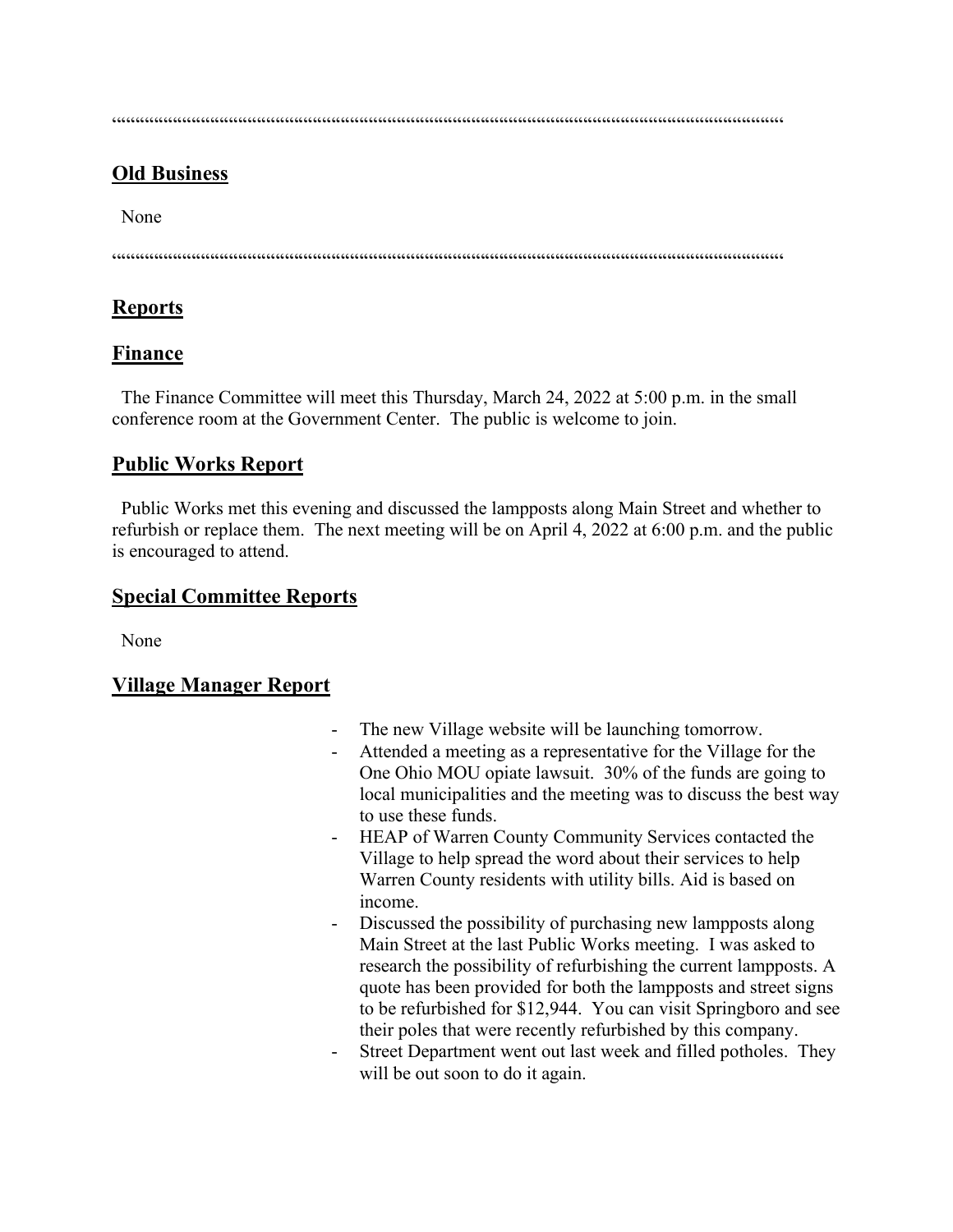|                      | Provided a photo of the flooding at the plot of land at the corner<br>of Route 73 and 42. Still working with several agencies about<br>the application to fill in the land.<br>Andy and Brian put a new metal roof on the Covey Station<br>-<br>control room.<br>Continuing to work with Cindy Menth from WMA on planning<br>Ξ.<br>the clock dedication ceremony at the gazebo downtown to<br>commemorate Waynesville's 225 birthday. Barry from Hour<br>House is trying to locate an electrical mechanism for the clock.<br>The Village will receive approximately another \$1,200 from the<br>$\overline{\phantom{0}}$<br>American Rescue Plan. This was unclaimed money from<br>municipalities that decided not to participate and was<br>redistributed.<br>The Village qualified for property tax exemption for two<br>-<br>parcels and will receive a refund for taxes paid. |
|----------------------|-----------------------------------------------------------------------------------------------------------------------------------------------------------------------------------------------------------------------------------------------------------------------------------------------------------------------------------------------------------------------------------------------------------------------------------------------------------------------------------------------------------------------------------------------------------------------------------------------------------------------------------------------------------------------------------------------------------------------------------------------------------------------------------------------------------------------------------------------------------------------------------|
| <b>Police Report</b> |                                                                                                                                                                                                                                                                                                                                                                                                                                                                                                                                                                                                                                                                                                                                                                                                                                                                                   |

- Appreciate Sheriff Simms and Major Arrasmith for attending tonight's meeting and presenting year-end reports.
- Would like Council to consider increasing the amount that they give to the Drug Task Force. Currently, the Village contributes \$2.00 per resident. The Task Force has helped the Village out many times and always responds when called.
- Obtained free pocket Constitution booklets for all eighthgraders at Wayne Local Schools from the Veteran's Commission.
- Street Department painted a stop bar for the new stop sign at the Government Center.

Ms. Dedden asked if the company would brush or spray the lampposts to refurbish them. Chief Copeland responded that he was not sure but would research it and let Council know. He also stated that the Springboro lights look very good. This would be a possible option to give the Village time to save more money for new lampposts and do research to come up with specifications to put the project out to bid since the project will be over the threshold.

Mrs. Miller asked Chief Copeland to get a quote to change the lampposts over to LEDs. Mr. Gallagher asked what the warranty was for the painting of the lampposts. Chief Copeland replied that he would have those answers at the next Council meeting.

Mrs. Miller and Mr. Lauffer asked Ms. Morley to advertise for a meeting to discuss the lampposts along Main Street this Thursday at 6:00 p.m.

# **Financial Director Report**

None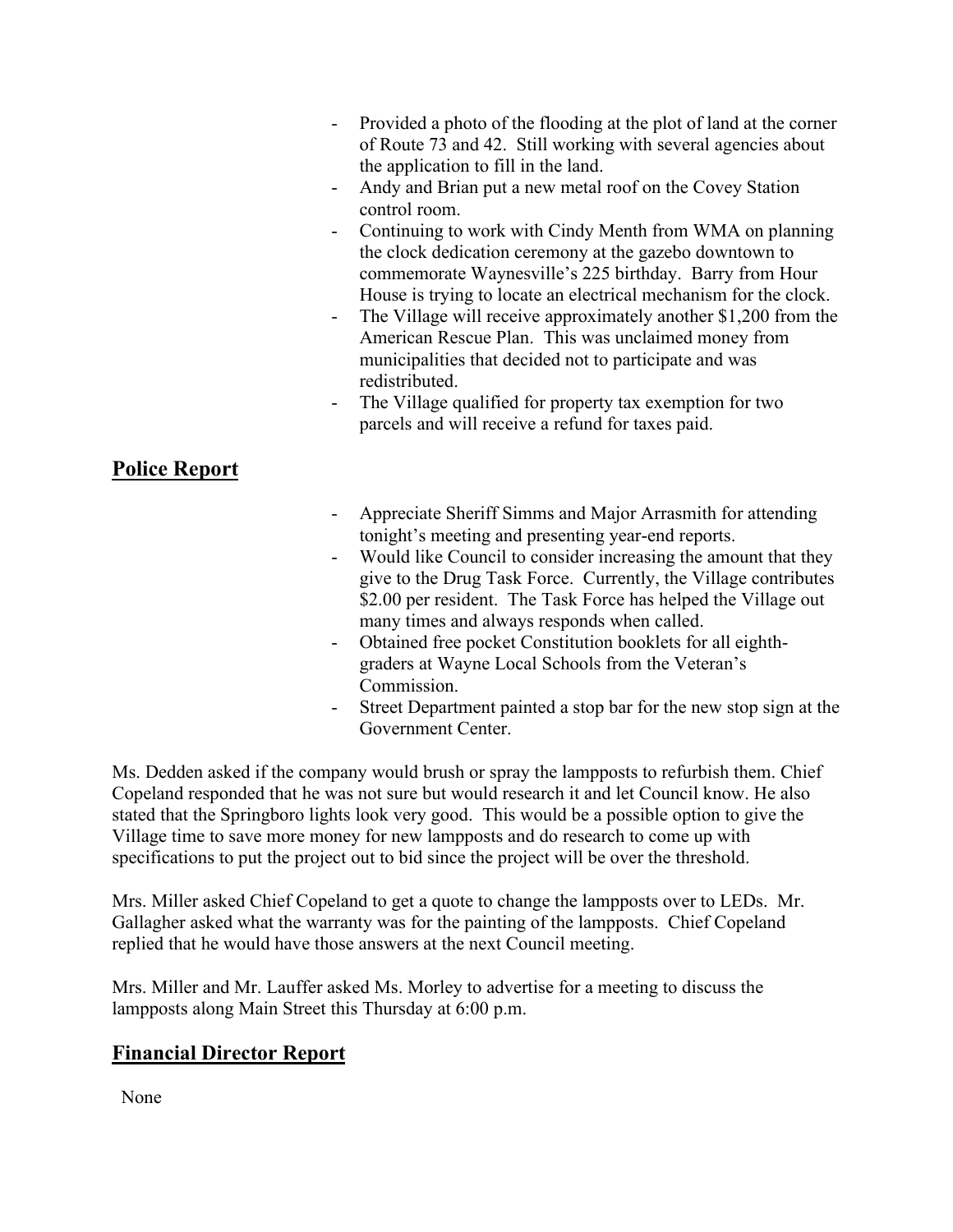## **Law Report**

Follow up on questions from the last Council meeting concerning changes in the Sunshine Law. There have been minor updates and changes but nothing that would affect how the Village conducts business.

#### **New Business**

 Chief Copeland stated that Council decided to increase the Village's contribution to the Warren County Drug Task Force from \$1.00 to \$2.00 about three years ago. He asked if Council would consider increasing that amount. The Task Force has helped the Village out many times and always responds when called. Mr. Gallagher asked if the Finance Committee saw any issues with the budget if the amount was increased. Ms. Dedden responded that this is a small amount, and it should have a minimal effect.

Ms. Dedden made a motion to increase the Village's contribution to the Warren County Task Force to \$9,000 and Mr. Gallagher seconded the motion.

> Motion – Dedden Second – Gallagher

#### **Roll Call – 6 yeas**

 Ms. Dedden stated that she and Mrs. Miller attended the Wayne Township Trustee meeting last Tuesday. They attended to ask Wayne Township if they could collaborate with the Village on two OPWC Grants in 2023. The Township's contribution would be up to 25K for each grant toward the purchase of new fire hydrants. The grants are for 2023, which would give the Township time to budget and appropriate for the contribution. Mrs. Miller stated that the Township Trustees were very appreciative for Council representatives attending the Township meeting. She suggested that Council arrange a rotating schedule for Council members to attend the meetings.

#### **Legislation**

#### **First Reading of Ordinances and Resolutions**

None

#### **Second Reading of Ordinances and Resolutions**

None

#### **Tabled Ordinances and Resolutions**

None

**Executive Session**